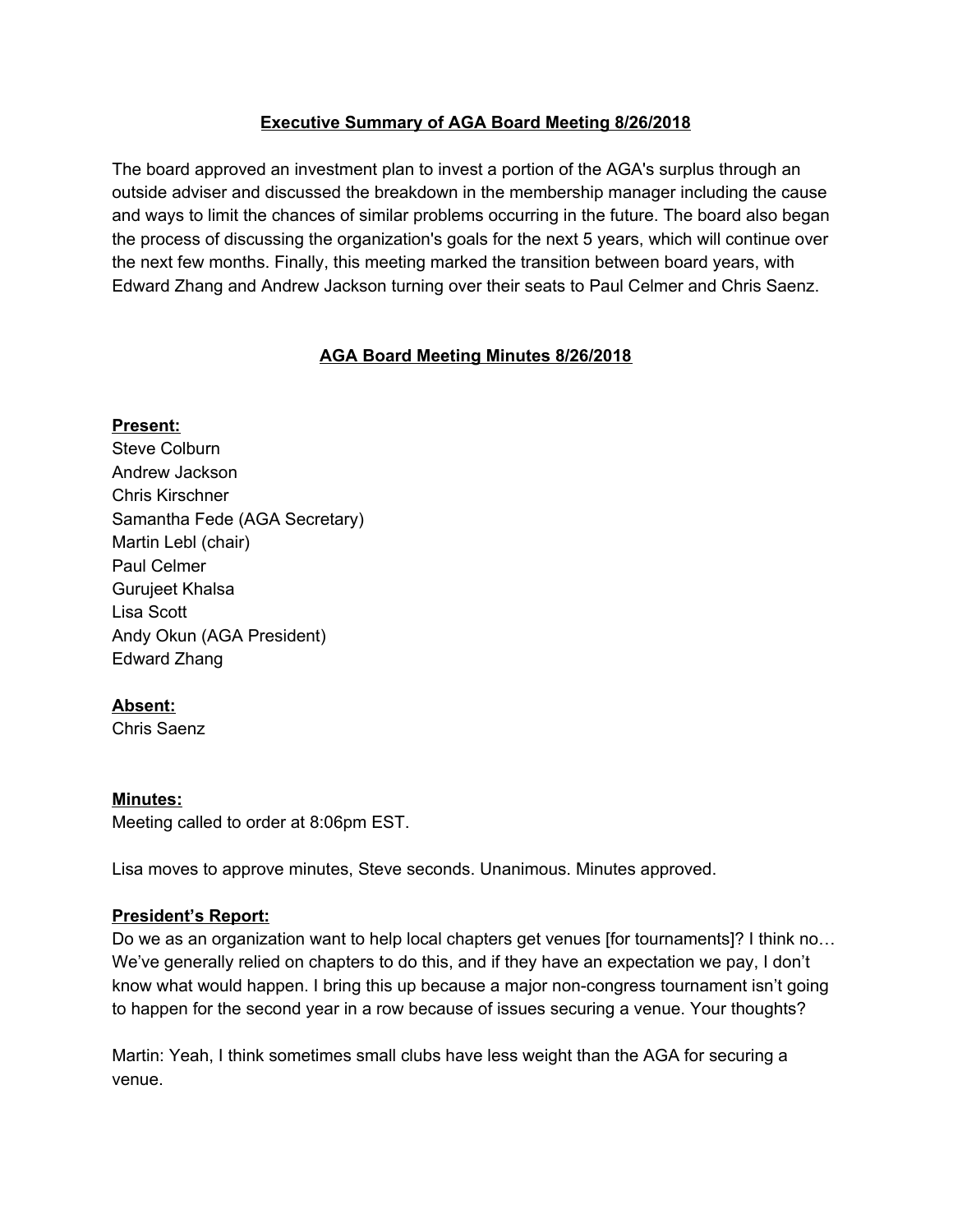Chris: If we can render non-monetary aid [like insurance] I think we should.

Lisa: I don't think that we should do it as a policy, because we don't have the manpower to provide that service to everyone.

Andy Okun: I'd like to commend Jeff Shaevel for having a qualifier for the Tianyuan cup, and we had our own pros participating, and they knocked out the 9ps participating. Eric Lui won, which makes me very happy.

I'm just back from the Chinese Go Congress, which is modeled on ours/european [focusing on the masses enjoying, rather than pros.] This was their second, and it had 10,000 people in attendance. They had a lot of youth events, and a computer go (between AI) event. I will continue to be in the US for a while now.

Edward: The final games were between two chinese AIs.

Andy: The facebook Go AI was their as well, and the Google one wasn't because the technology has moved on to apply to medicine.

#### *Investment Policy*

Andy: We haven't voted on this yet. Does anyone need a reminder or should we call for a vote?

Andrew: Is this something that we should wait for new board members to vote on?

Andy: No, we've been discussing it for several weeks.

Andrew: Okay, I'm happy to vote on it, and I'm prepared.

Andy: Here's the statement-- take half the money in the bank and invest it in an endowment style arrangement, and either a) invest it ourselves, b) invest it through an outside advisor, and c) invest it through an outside advisor that I can get us a discount with. I strongly believe we should go with an outside advisor so that we have a stronger legal and professional position.

Martin: I would support option c.

Chris: Do we need an executive session?

Andy: No, unless you all disagree.

Chris: Do you need to do a formal disclosure of conflict-of-interest?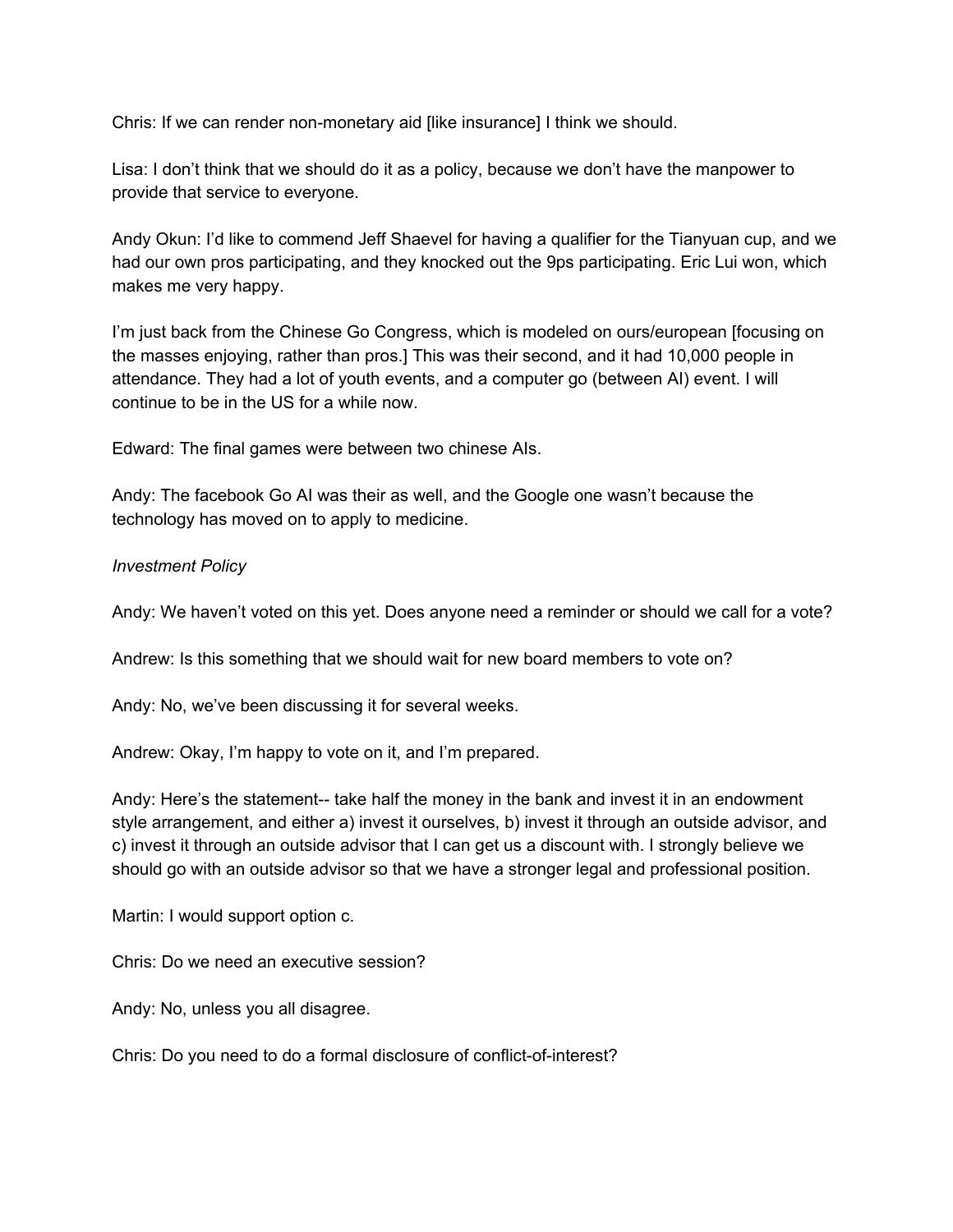Andy: Sure, I am very open to that. I believe I've fully disclosed, but happy to make an official statement.

Chris: I motion that we invest through the outside advisor referred by Andy Okun, and that Andy Okun provide a document of record declaring the conflict of interest.

Andrew: I motion that we accept this investment plan without such a disclosure necessary.

Steve: I second Chris's motion, just to cover our bases.

Edward: For clarification, will the investment advisor report to Andy Okun directly?

Steve: There's a place on our website for these sorts of things.

Andy: The treasurer presumably also.

Votes on the motion; the motion passes unanimously.

[Post hoc: Link to COI [statement](https://drive.google.com/file/d/0Bx42jaUjJKrQZ0pzZzlkYWw5am1XUWFyd3VJd3NTNWxCX2hF/view?usp=sharing)]

*Other things*: I agree you should discuss multiyear priorities, with the new board.

Regarding the membership manager, I think we're working on a fix, but if it doesn't get fixed soon we should send another story out in the EJ. This raises an issue of should we continue with our existing membership management software or should we transition to something professionally supported? If the board would like to look more concretely into it, please advise me and I can do that.

Martin: I think generally that's a good discussion, but not necessary to come to a decision today. But I think we do need to notify the individuals again so people aren't trying again and again and being confused.

Andrew: I'd like to suggest that someone on the board who is informed on this give us his opinion. Steve?

Steve: I'd like to remind the board that this breakdown is caused… well, Charles does a lot more/different work than Sam Zimmerman used to do by himself and with his wife, and more of us can have access to the system and have additional admins helping with the workload. The board did try to use a commercial option in 2007, and after about \$13,000 we just decided it couldn't work. It's an important issue but let's take a step back. The volunteer who had to get taken off the membership management project was Nate Eagle, who was very busy doing Congress Organization.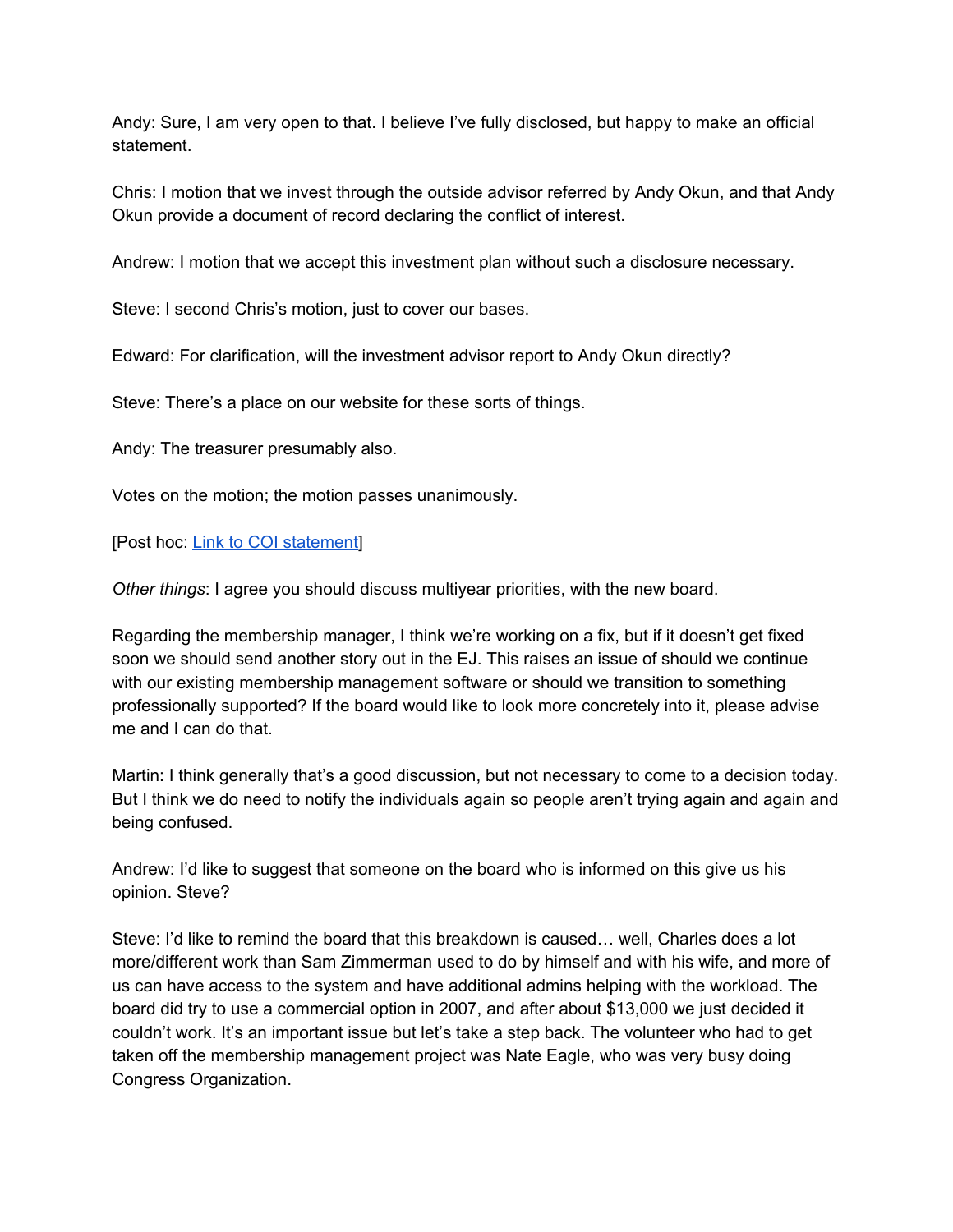Martin: Well, I think the technology has changed since 2007. And when it breaks down like it has, we only have part time volunteers. So a commercial system wouldn't be vulnerable to these long-term outages.

Steve: This isn't unique to just the software support. There are many positions that if we lost people, things would break down.

Martin: We need more back-ups for our systems.

Steve: We don't have a lot of volunteers for this type of coding problems in THP [?correct?]. If it was python, I think it'd be different.

Andrew: Partially true. There are a lot of people who think they want to volunteer their code, but there are a lot fewer who are actually do volunteer their code. I think even if we throw money at this, commercial solutions still may not be straightforward or solve our problems.

Edward: I don't believe there's a quick fix. We need more IT volunteers in the future. I think this is more of an execution issue rather than a board issue.

Andrew: Sure. I just want to emphasize that even if we try to buy a software solution it may not be as successful.

Andy: I think it's reasonable for the board to discuss this. In terms of other software, the frustration I've had over the years is that it's hard for our management system to evolve when we don't have access to the original author of the code and so things don't get done to improve the web elements of things.

Steve: I've been managing the web stuff for 10 years, but I rarely hear these complaints. I've handled almost everything that I've been told, but these people are maybe not contacting the appropriate person.

Chris: In my previous review of commercial solutions for Go Congress, I found it wasn't worth it. We'd get roughly what we currently have, for more money and maybe slightly better reporting.

Martin: The thing we would get is that when something breaks, there would be a dedicated team to fix it.

Chris: I'm not sure we can actually count on that. I think we need a few months to research this and do a thorough job. I think we need a better understanding of what caused this problem for the future.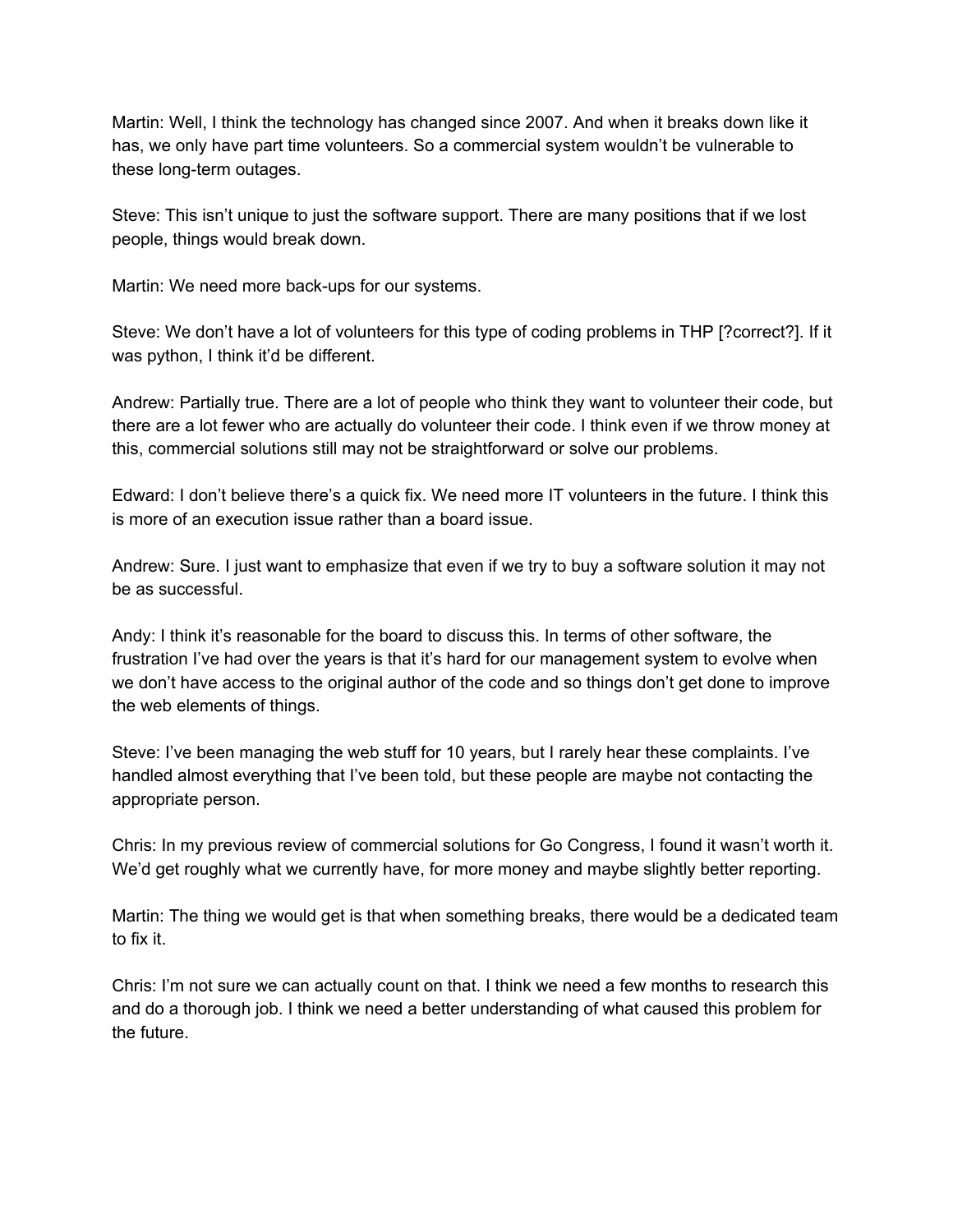Steve: The issue is that the system supporting our code is outdated and we haven't put forward the resources to keep this up to date. Over the summer, paypal stopped supporting it. So both systems still work, but they don't communicate. It's the security system underlying things.

Andy: Maybe we should move on for now rather than talking more about it at this meeting?

Edward: Maybe we can ask parents of children who play to volunteer more since they are around at AGA events?

Steve: We have dozens of go playing coders who have the skills but they are too busy and too expensive to commit too much time to these projects.

Andy: Parents as volunteers is a good idea.

[cross-talk]

Martin: Do you have any estimates of how long until it's fixed, Steve?

Steve: I've configured the new server, but there's a PHP problem I can't fix with the membership software specifically and I'm checking in with Justin regularly. I think Nate Eagle deserves a break.

[cross-talk]

Martin: Do we have a volunteer to write up the steps that members need to take to manually get membership set up?

Steve: I'll send an email to Chris Garlock and Charles about that.

Chris: We should also send it to Chapters.

"""End of president's report""""

# **Discuss potential organizational goals for the 1, 3, and 5 year time frame, which could be developed into policy goals:**

Steve: I think we should double our volunteers.

Andrew: And while we're at it, double our membership.

Edward: What is our current membership?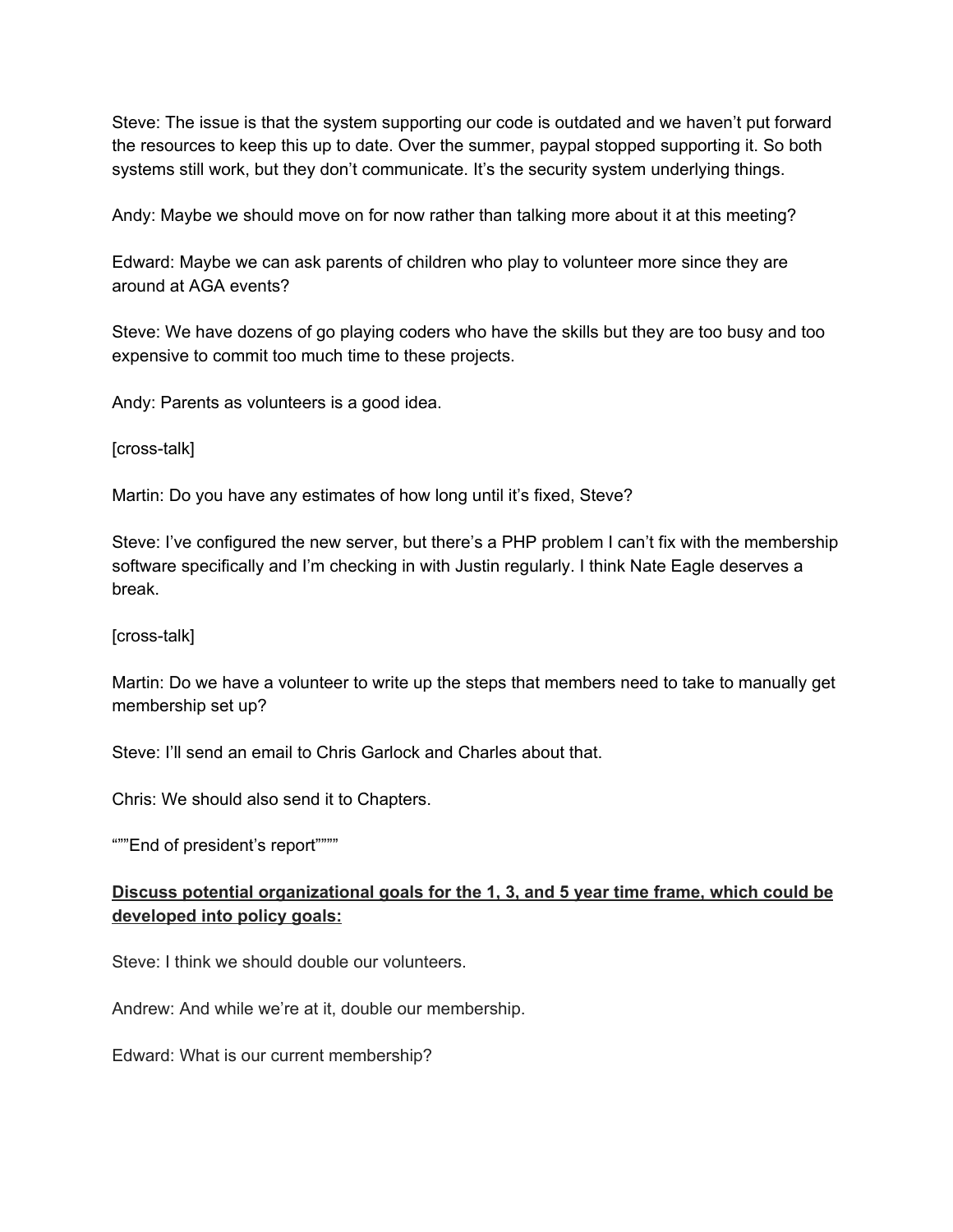Steve: You can find this by logging into membership manager. About 2000 members, 100 chapters.

Martin: We're pretty stagnant.

[cross-talk]

Andy: Do you want me as AGA president to propose priorities or do you want to think about it and ask my opinion?

Matin: If you have ideas, we'd welcome hearing them.

Andy: I don't want to prevent board members from sharing their own ideas or dominate the conversation on priorities.

Steve: Sounds like we want to increase membership and reduce drop out. It's been a long time since we've polled our membership on anything.

Andy: Two years ago we did a post-congress survey.

Lisa: Yeah, it hasn't adapted much. It was done through SurveyMonkey. It wasn't done in a way that was useful for general purposes.

Andy: It's also a good way to interact with members in a way that makes them feel listened to.

Lisa: But if the comments aren't taken to someone who can do something, it's not relevant.

Steve: Then we need a goal to apply this information towards. Like, find out what people don't like about this organization.

Edward: I've heard that local tournaments don't have people who are at the same rank, or there are only once a week tournaments. Chess tournaments happen multiple per weekend.

Lisa: When we had more tournaments, we had more members. But it was because Hikaru no Go just came out.

Andy: In terms of the conversation about goals, how is this going to be organized?

Lisa: I'd like to have a general conversation about priorities so we can see if we're on the same page before setting arbitrary goals. I'd also like to figure out what's currently in the works so we can focus and allocate resources appropriately.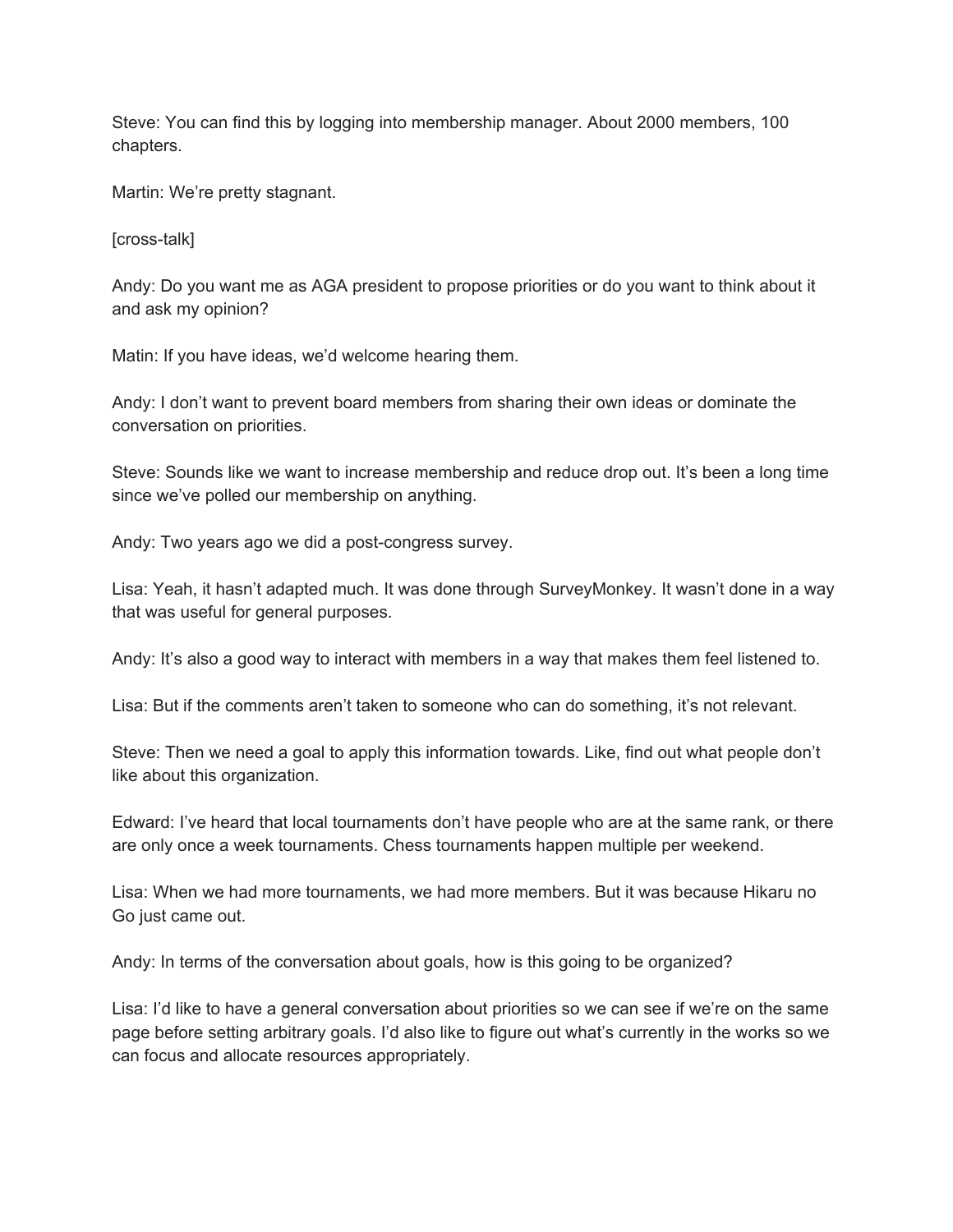Edward: What kind of function will the AGA have in the future? Like for example, some organizations focus on pros, teaching etc.

Martin: Should these be aspirational goals or specific goals?

Lisa: I think we should figure out what we can do, and then establish where we that will get us.

Steve: I think this will take months. Right now we should just discuss ideas and then bring them together from our minutes and notes at some point.

Edward: I think we should figure out what we can provide for the \$30/year.

Lisa: Okay, like what?

Edward: Well, teaching.

Steve: No. What can people actually get just from membership? Not tuition.

Edward: Well more events!

Gurujeet: We're looking at how we can do more outreach to festivals? I think we need to have more outreach at a local level, as a goal.

Andy: I have an idea from sports marketing-- the model he said was you try to gather together the people involved in your sport, and once you have them together it's workable and marketable. I think we should try to expand on our broadcasting because a lot of new members are generated from that.

Steve: Our youtube channel is above 11k followers.

Martin: Maybe something like, "This broadcast is brought to you by AGA members."

Lisa: The industry of putting things online is changing a lot such that people can't make money just from views.

[cross-talk]

Lisa: I have two additional things- 1) overhaul of the rating systems, and 2) professionalism, including hiring someone to do menial administrative tasks and marketing.

Chris: I agree about the ratings. The current issues have the potential to get out of control. I think this is a reasonable goal for the coming year. There are people interested in working on this. Andrew being one of them.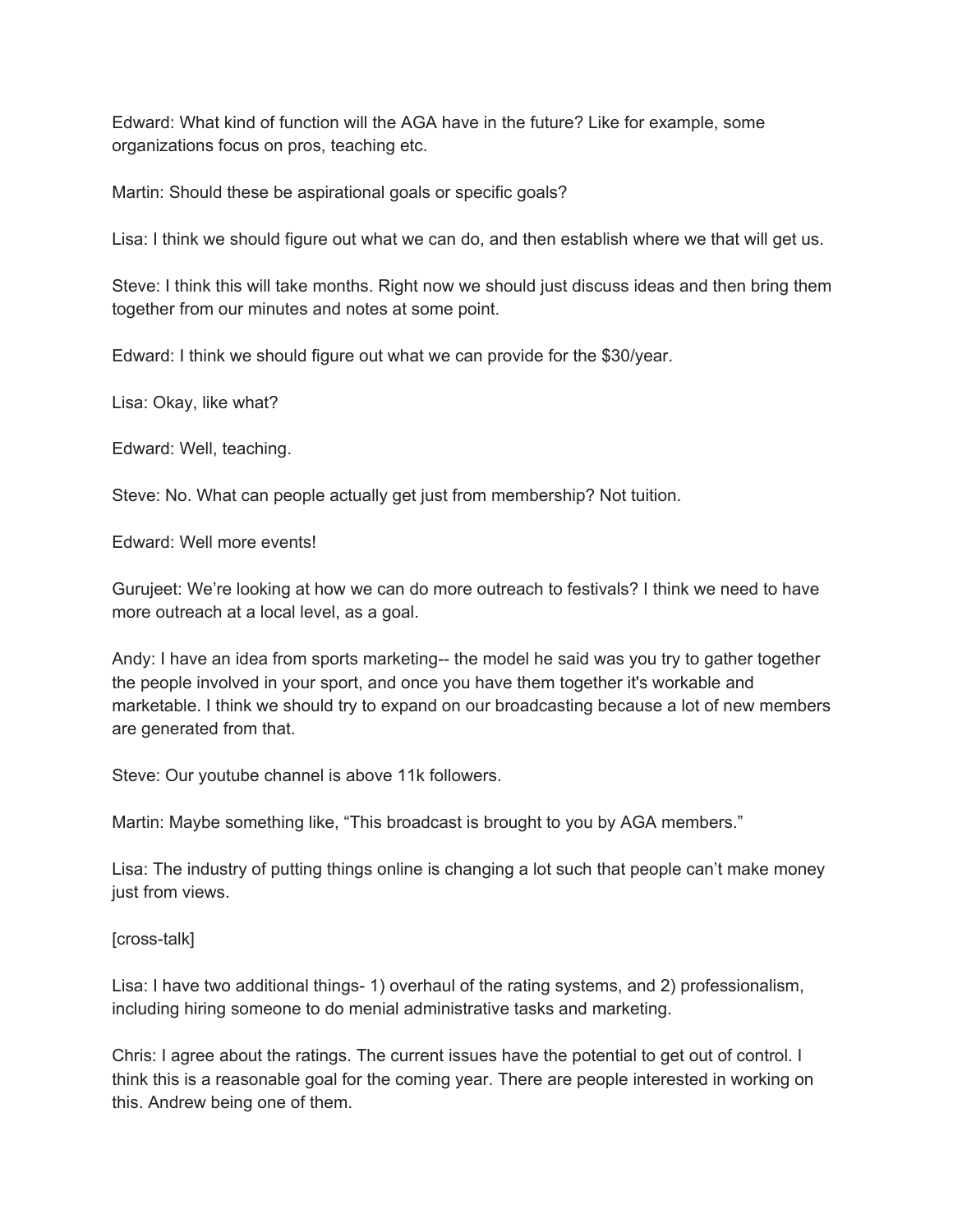Gurujeet: We should focus on outreach in terms of non-tournament activities.

Edward: We should talk about staffing, like do we want to have paid positions, or more volunteers?

Martin: With bigger membership, maybe we could afford paid staff.

Steve: In the past, when Sam Zimmerman was doing membership, his wife and Roy Laird were paid for data entry and picking things up from a P.O. Box.

Edward: I've been involved in schools that the management is volunteer but the teachers are paid.

Lisa: Yes, but the amounts people pay to participate in those classes are very different. These aren't easily comparable.

Martin: Do we have an understanding of the demographics? A large fraction of our membership is involved in our Congress. But all those people aren't willing to sink money into their hobby.

Lisa: Before we make comments about trends, lets do a survey. But we should think about how we can provide services to our members, rather than just getting members. Rather than talking about willingness, maybe we can talk about whether people feel ABLE to spend the money.

[cross-talk]

Paul Celmer: A directed contact with people who have dropped out might be very helpful.

LIsa: Even if we only get 10% response

.Edward: What are your ambitions, Andy?

Andy: I'd like our pros to be more involved in international competition and win things, I'd like more go in schools, and I'd like to expand our broadcasting.

#### **New business**

This is Edward and Andrew's last meeting as Board Members.

Andrew: I look forward to serving as EVP and attending future meetings.

Edward: I'd like to express my gratitude and I've enjoyed working with everyone.